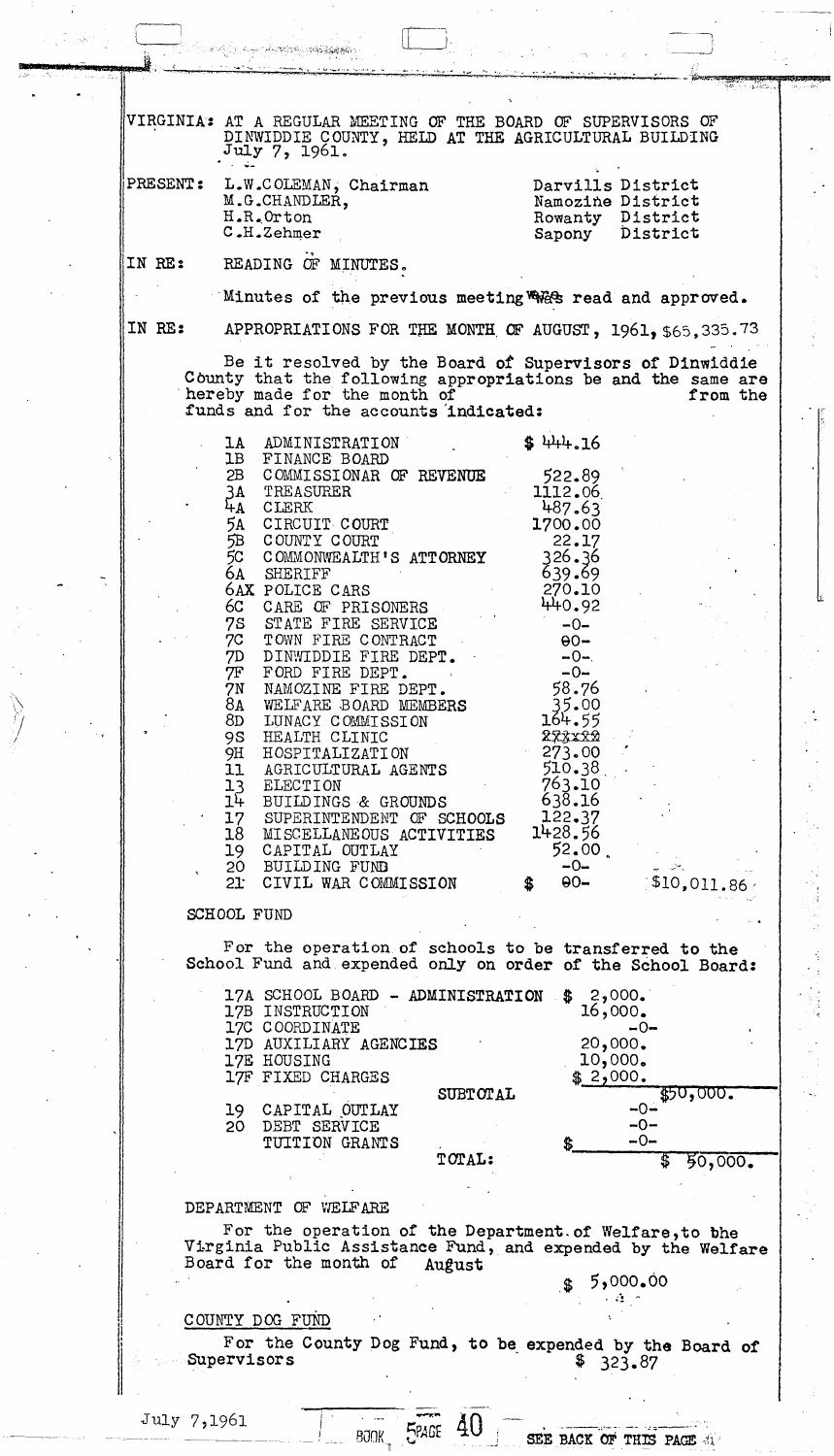IN RE: SUPPLEMENTAL APPROPRIATIONS FOR JULY.

Mr. W. A. Scarborough, Superintendent of Schools having requested a supplemental appropriation for the month of July as follows:

17d Auxiliary Agencies

实现外的结果是等

**SASY MARK** 

 $$3,000,00$ 

Motion was duly made and carried that this appropriation be made.

IN RE: ALLOWANCE OF CLAIMS AND SALARIES.

On motion duly made and carried, it is ordered by the Board<br>that the salaries and accounts against the General Revenue Fund<br>of the County for the month of July, 1961, amounting to \$7,611.84<br>be allowed and checks numbering be dissued, therefor, payable out of the General Revenue Fund of the County, said claims having been audited and approved by the Board.

IN RE: ALLOWANCE AGAINST THE DOG FUND OF THE COUNTY.

On motion duly made and carried, it is ordered that the<br>salary of \$208.33 be paid to the Dog Warden and that the claims<br>amounting to \$323.87 be allowed, and checks numbering D-111 through<br>D-116, both inclusive, be issued,

Said claims having been investigated by the Dog Warden and approved for payment by the Board.

IN RE: TREASURER'S REPORT.

F. E. Jones, Treasurer having submitted a written financial<br>report same was ordered filed with the papers of the Board for the month of June,

IN RE: DEPARTMENT OF HEALTH REPORT

Dr. W. R. Ferguson appeared before the Board and reported<br>that Mr. Carroll Shelor has resigned as sanitarian and would be replaced on September 1, 1961 by Mr. L.C. Harrison, Jr.

RESOLUTION URGING THE CONTINUANCE OF PUBLIC LAW 874 AND IN RE: PUBLIC LAW 815.

This Board being of the opinion that the Amendment of Public<br>Law 874 and 815 as proposed will lower the quality of education in the Schools of Dinwiddie County and the Board further being of -<br>the opinion that the extension of Public Law 874 and 815 in their<br>present form will allow the needed Federal funds in lieu of taxation on Federal property in Dinwiddie County to assist in the education<br>pupils of federally connected parents,

Motion was duly made and unanimously adopted that you<br>please exert every effort to extend Public Law 874 and Public Law 815 as it is now written.

WATER FOUNTAIN FOR LOCAL FARM AGENTS OFFICE. IN RE:

S. J. Jones, Local Farm Agent having requested the installation of a water fountain in his office,

Motion was duly made and carried that the Clerk as S. F.<br>Bishop, owner of this building to install same and add proportionate<br>amount to the rental to take care of the same.

IN RE: ROUTE 643 REQUEST TO U.S.A. WAR DEPARTMENT.

It appearing to the Board that Route 40 through Camp Picket<br>will be closed to the public on certain days in the week by the<br>U.S. Army and traffic will be detoured over Route 643 a dirt road from Route 40 to 642 a distance of 3.2 miles,

Motion was duly made and carried that the U.S. A. War Depart<br>ment be requested to appropriate funds for reconstruction of this  $\parallel$ road. 獨盛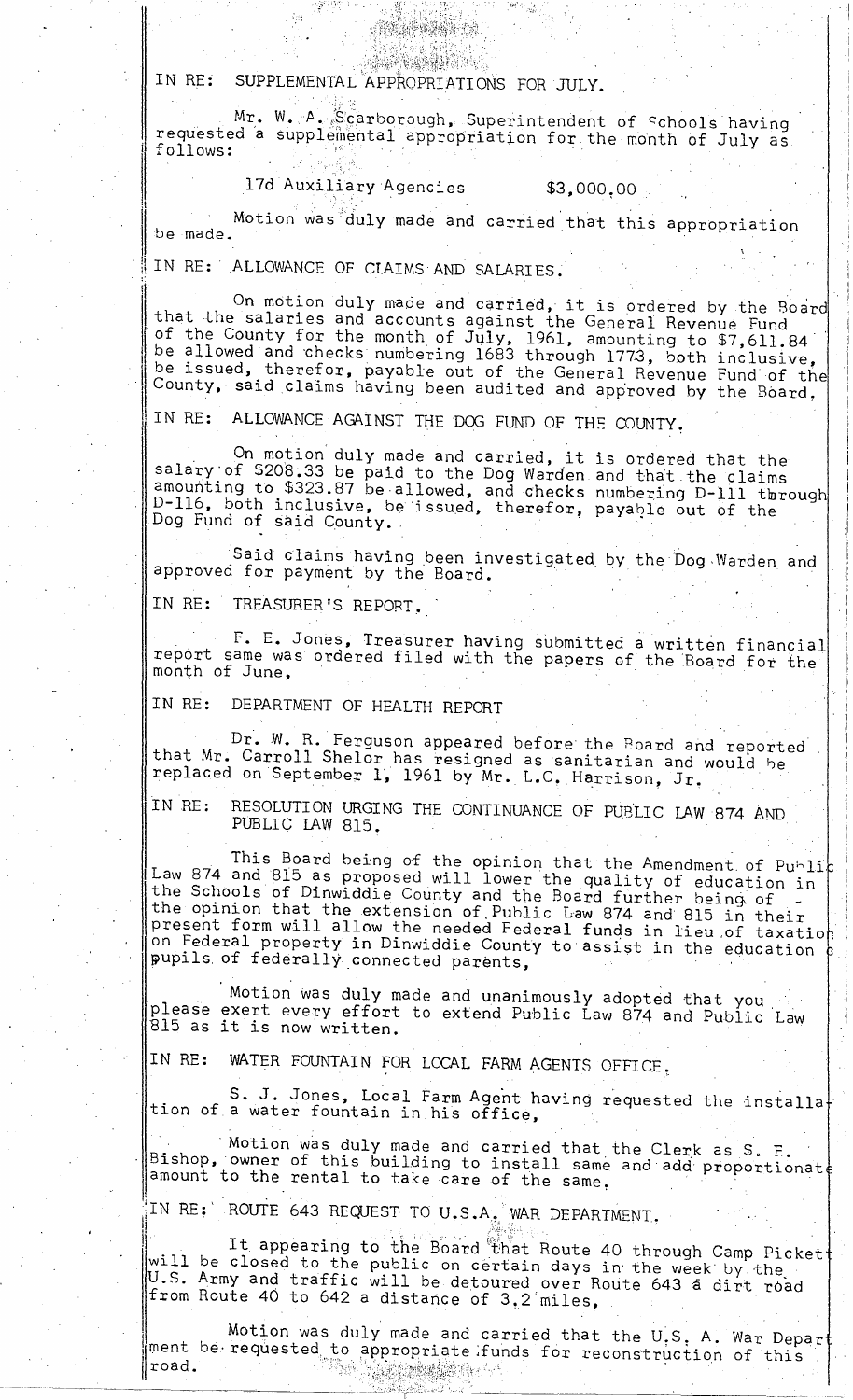IN RE: S. C. MITCHELL FOWL CIAIM

Mr. S. C. Mitchell having appeared before the Board and Mr. S. C. Mitchell having appeared before the Board found for the loss of 16 geese by dogs.

<u>او کو کولولونونو پر در برابر</u> برا

Motion was duly made and carried that he be paid the additional sum of\$ 28.00.

SHIPP PARTIME PARA

IN RE: LIVESTOCK AND FOWL CLAIMS DEFERRED.

As the Dog Warden was on vacation the consideration of Livestock and fowl claims against the dog fund was deferred until the next meeting.

‼N RE: MR. H. A. FENNELL

Mr. Fennell newly appointed resident engineer for Dinwiddie County was introduced to the Board by Mr. B. C. Medlock, Assistant Engineer.

It was suggested that the members meet with Mr. Fennell in the near future and inspect the roads in the County.

IN RE: COUNTY, LINE - MEETING WITH PRINCE GEORGE SUPERVISORS.

A letter having been received from the Supervisors of  $\mathbb P$ rince George Court House stating that they would be willing to meet with this board to discuss the assessment of real estate along the "Pinwiddie-Prince George County dividing line,

Motion was duly made and carried that this Board meet with the Prince George Board at Prince George Court House on August 8, at o'clock P.M.

A.S.C OFFICE - LEASE - JULY 1ST, 1961 THRU JUNE 30TH, 1962. IN RE:

Motion was duly made and carried that the lease for the A.S.C. Office consisting of 1356 sq. ft. of office space located<br>in the Agricultural Building, consisting of four rooms and a lobby for an annual rent of \$1,008.00 per year payable \$84.00 per month<br>pe renewed, same to be executed by L.W. Coleman, Chairman.

IN RE: STREET LIGHT VAUGHAN ROAD.

Mr. M. G. Chandler having investigated the request for the<br>Installation of a street light on Vaughan Road and it appearing<br>from his report that the light is needed.

Motion was duly made and carried that a 2500 lumen street<br>light be installed on pole #4 on Vaughan Road by the Virginia Electric & Power Company and added to the County's street light account.

STREET LIGHT REQUEST J.W. WASHER ET ALS. IN RE:

Mr. J. W. Washer and others having requested that a street light be installed in their subdivision,

Motion was duly made and carried that Mr. M. G. Chandler and a member of Virginia Electric & Power Company investigate need of this light and report at the next meeting.

IN RE: STORM DOCRS COURTHOUSE ENTRANCE ETC.

**BJOK** 

Butterworth's Store having submitted a price of \$249.95 for storms doors to be installed at the front, rear and wing entrances of the courthouse and the northeast entrance of the Health Center building.

Motion was duly made and carried that this price be accepted.

IN RE: HOSPITAL CONTRACT - PETERSBURG GENERAL AND MEDICAL COLLEGE.

Contracts covering indigent and patients at Petersburg<br>General and Medical College of Virginia Hospital having been presented,

July 7, 1961

5 PAGE

SEE BACK OF THIS PAGE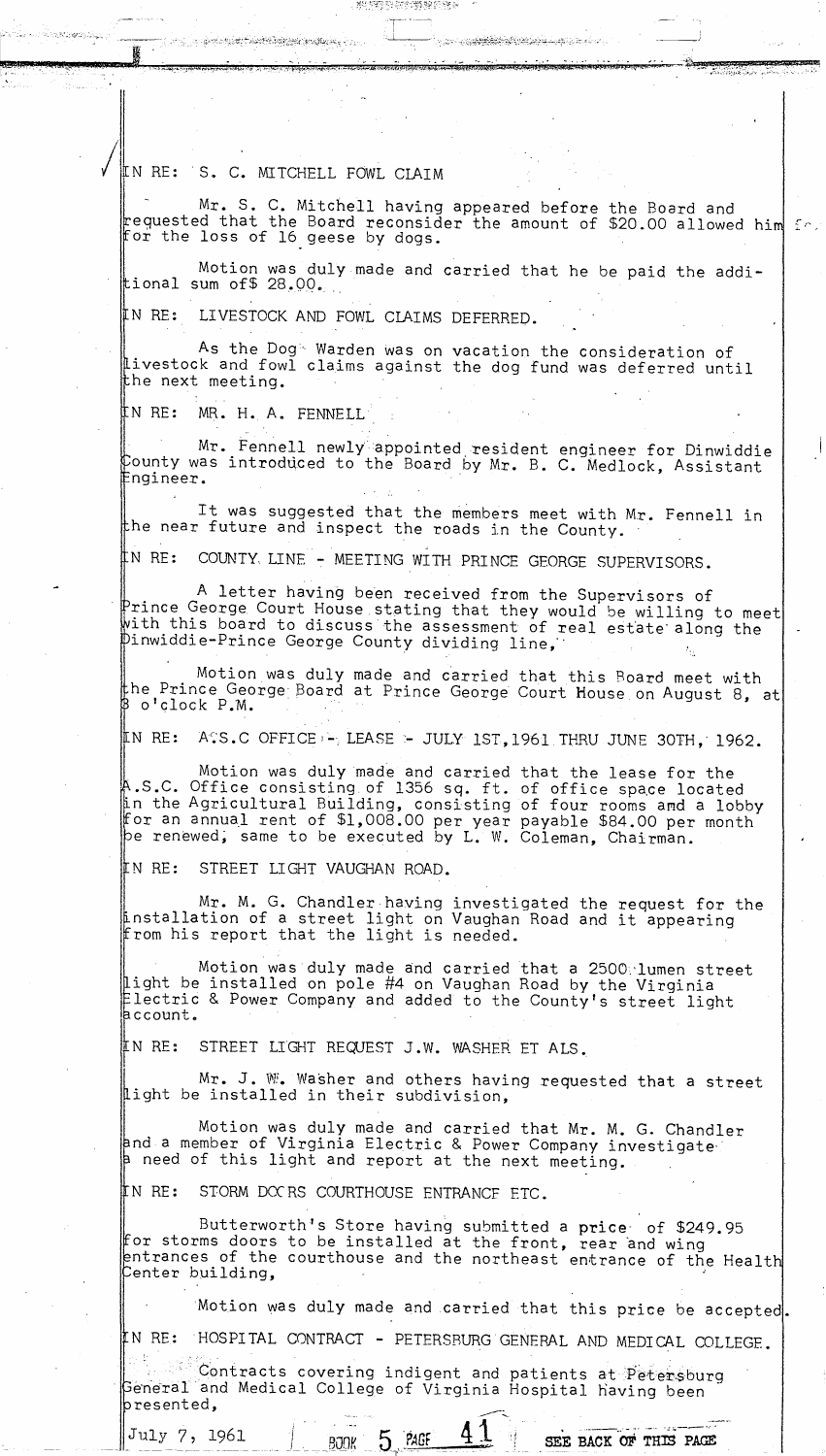Motion was duly made and carried, that these' contracts be accepted at the following rates same to be executed by L. W. Coleman, Chairman:

. >.~....,'

 $\left\{ \begin{array}{c} 1 \\ 2 \end{array} \right\}$ 

 $\mathsf{L}$ 

Petersburg General Hospital- \$21.60 per day Medical College of Virginia- \$24.65 per day

Ĺ.

 $\overline{\mathbf{w}}$  .

<u>UC aleman</u>

There being no further business the meeting was adjourned,

Thyhalle ATTESTE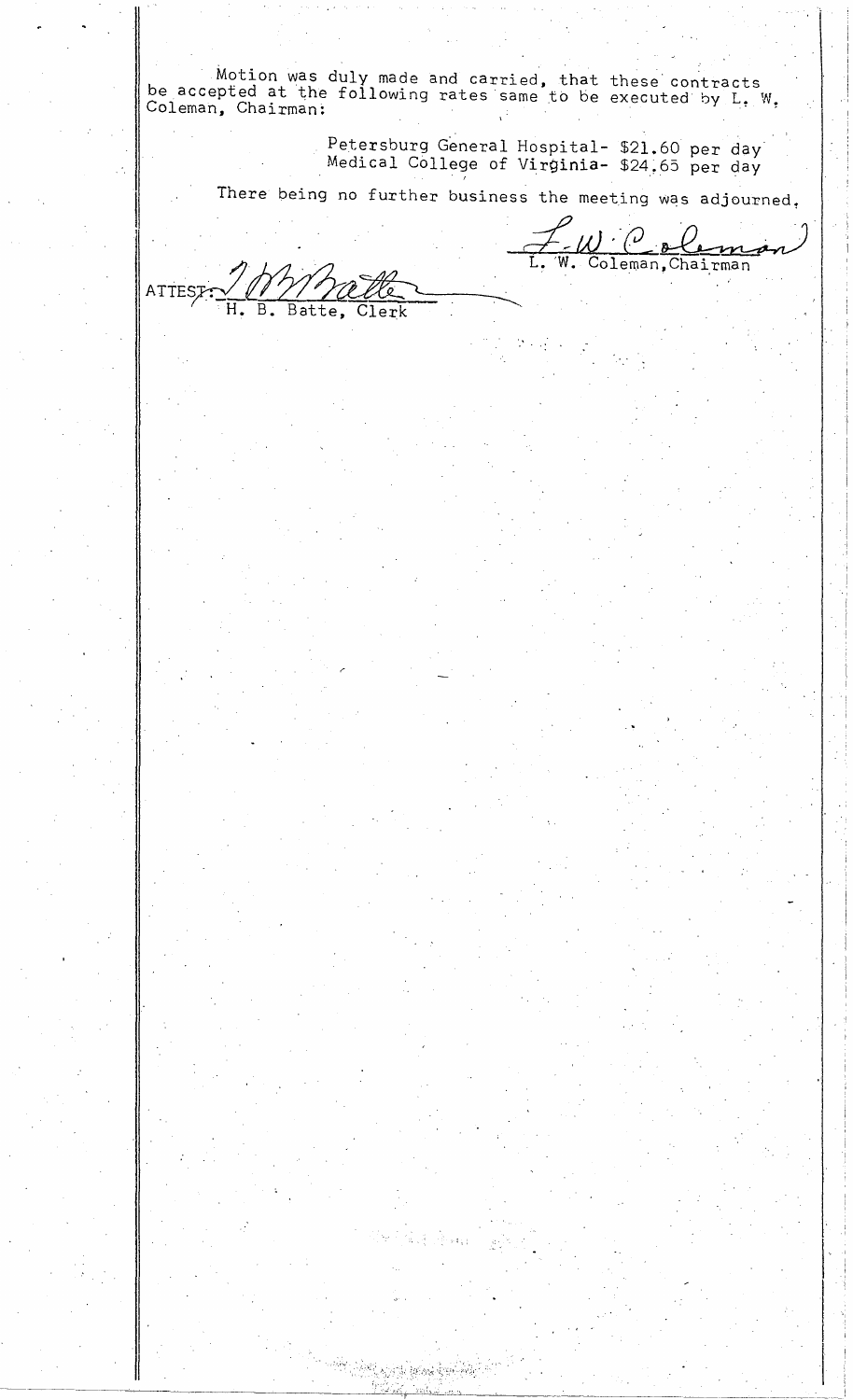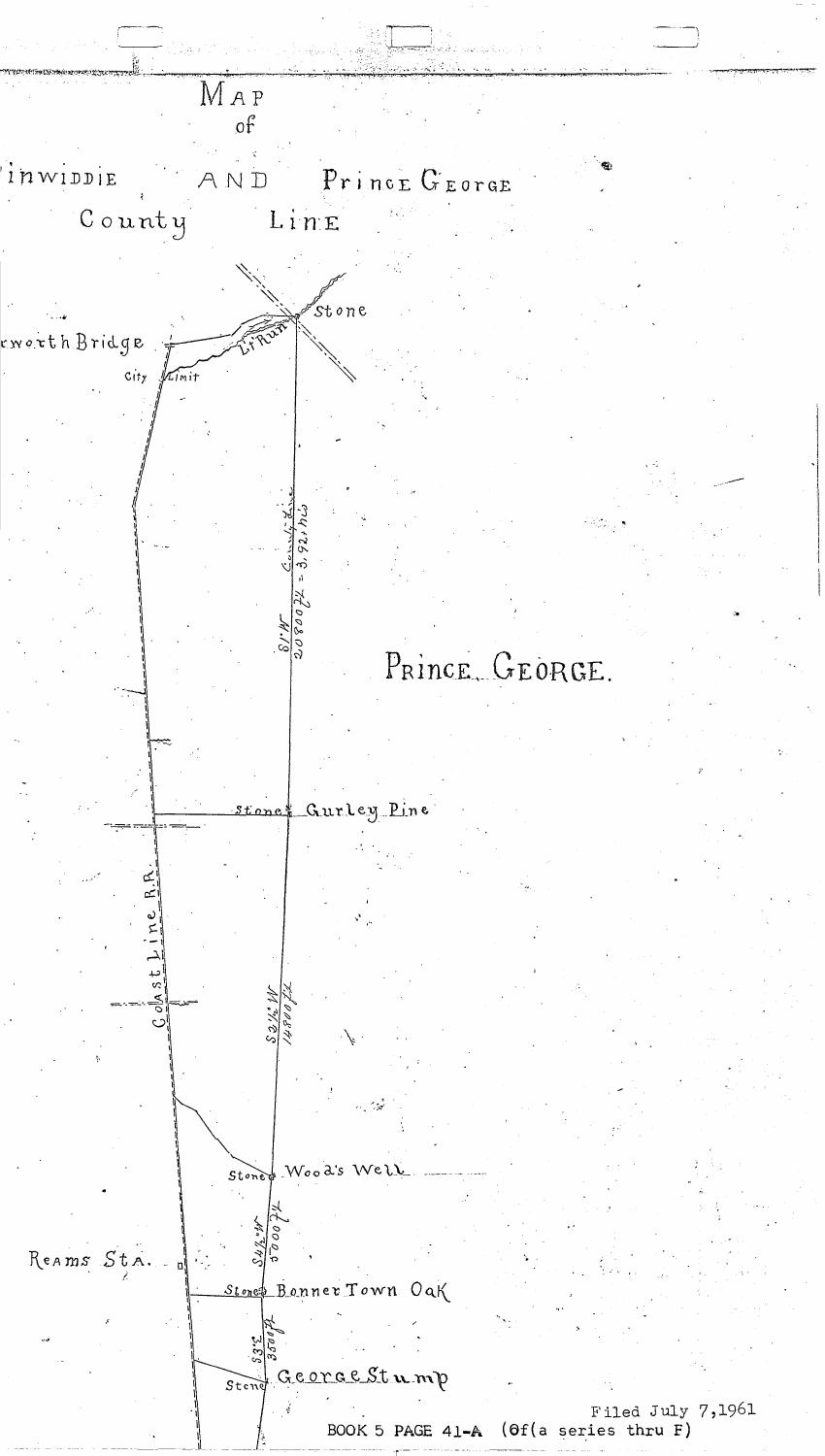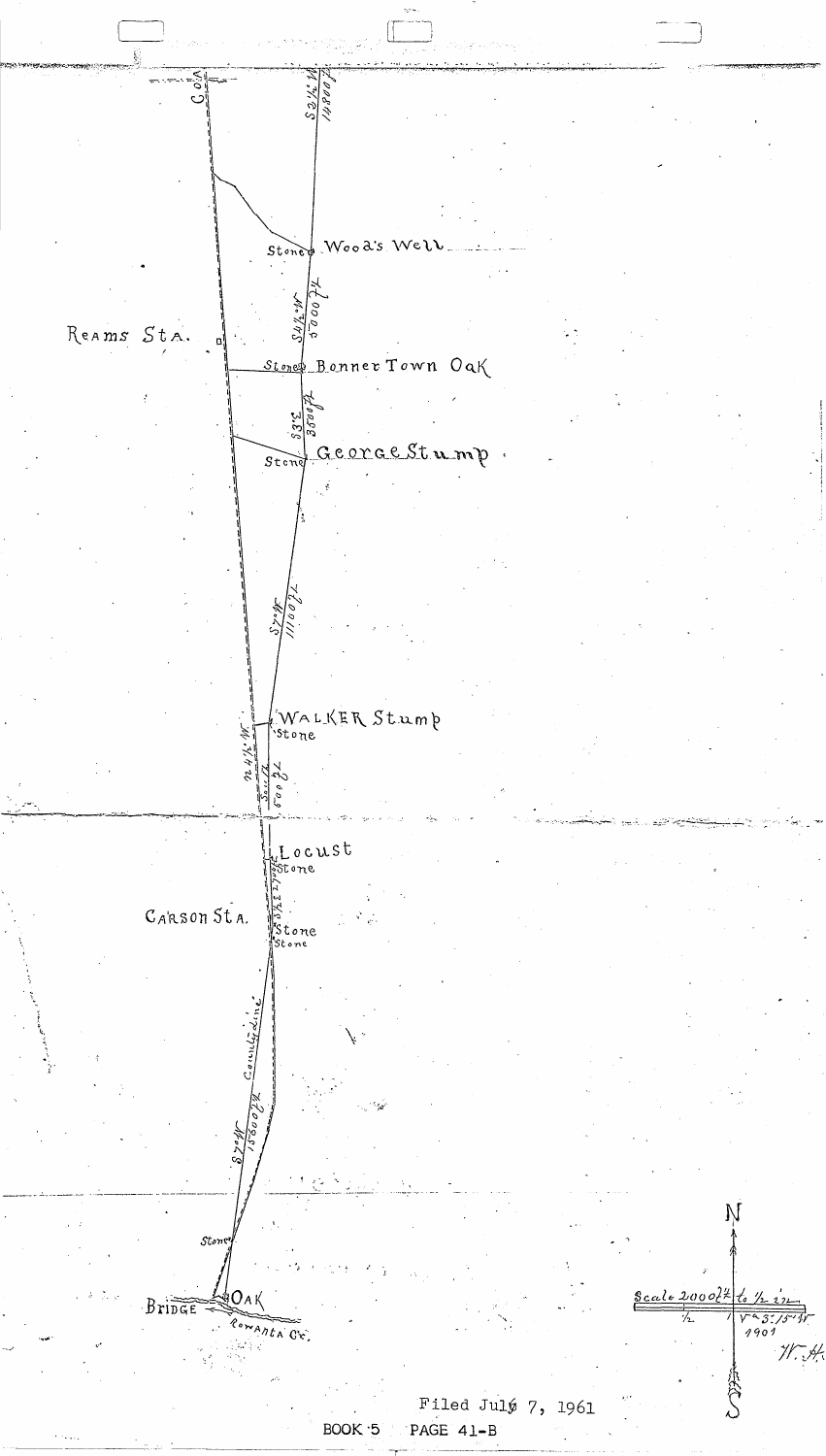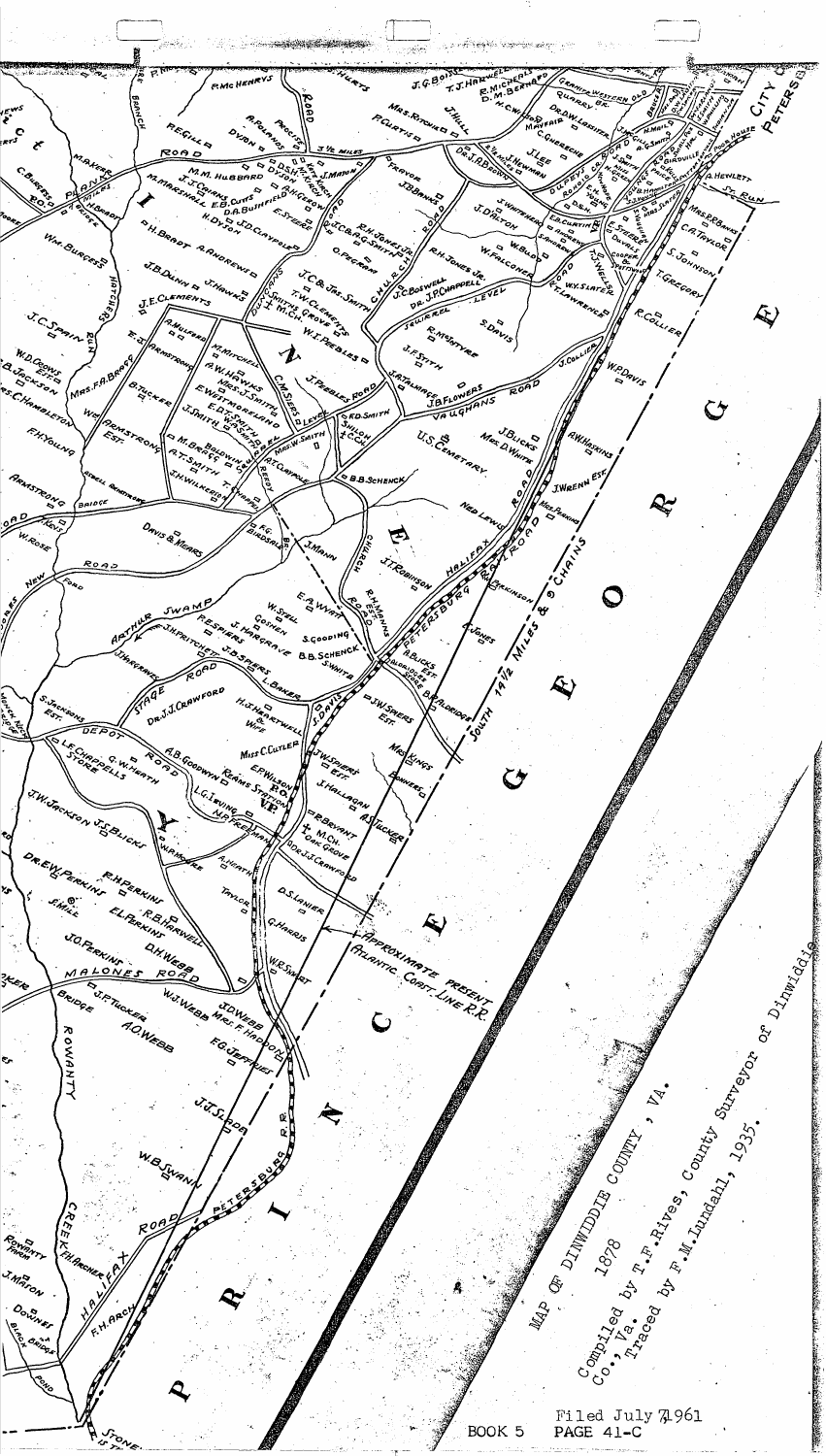コーム アーストラル Virginia: At a County Court held for the County of Dinwiddicat the Court-house thereof on Monday the 15th day<br>of July 1901 and in the 126th year of the Common-Butterworth Br Dinwiddie  $\circ$ wealth. Present: Hon. B. J. Epes, Judge نتآ **CAMP** and amme S P berniaa مواجه roak t Olive<sub>r</sub> borned ary accor aau c worse de d Doorley Domes called sen cell Burvey U DAA mund  $7/9$  $\breve{\mathbf{v}}$ ai d Cheev. Caus UNUS. プタス Í laudo m  $\frac{1}{2}$ 1<br>1 R) i<br>K P) V<br>V  $\beta$ melinu cuary UUC <u>U</u>  $\chi$  $\varphi$ Ulli FrauN Show. borns aan orono report unun nen Â Zeerp. Ivedence Revents Dus Greet more the Deves Rosa Cond Yze a d O aud ₹ - munder 29 DY A Vs 1 O neade ) blst أمراكم Yu 22 C  $\beta$ bruc Kerry '<br>B  $\beta$ anen AU Derick aurven. au d AR DID (elle ellen ご 7.  $\breve{\mathcal{C}}$ Aa, h Li mas rea 14h Й K) Caw Uldil ULS Hermmen de de aud 02 V S rom Ç Ś titel ilich 14 ah 4 relimini ary b visns er le i  $Q$ l  $Q$ r Oʻk 'Ob Cen as cin r Dri Corn E Amp QLS  $\mathcal{Q}$ eld somus Ľ UU A as cen hundi A  $\mathcal{L}$  $\varphi$ Ş  $\chi$ RUA L1 & as 1U AR, つとう rennes Omnlw Compen (140 Ÿ Arvu mor B ILU ALIPAN  $\epsilon$ one Desirbs Consed QUS Ice Y 'AL D OCCO<br>S ANCEN Cap J reen Í HAA つくどう つくとう CLATA Oinvis OUL A lus werker  $2u$ OL  $\mathcal{L}$ H そうくさ rane 9. LLLL ろう S Y J<br>S rп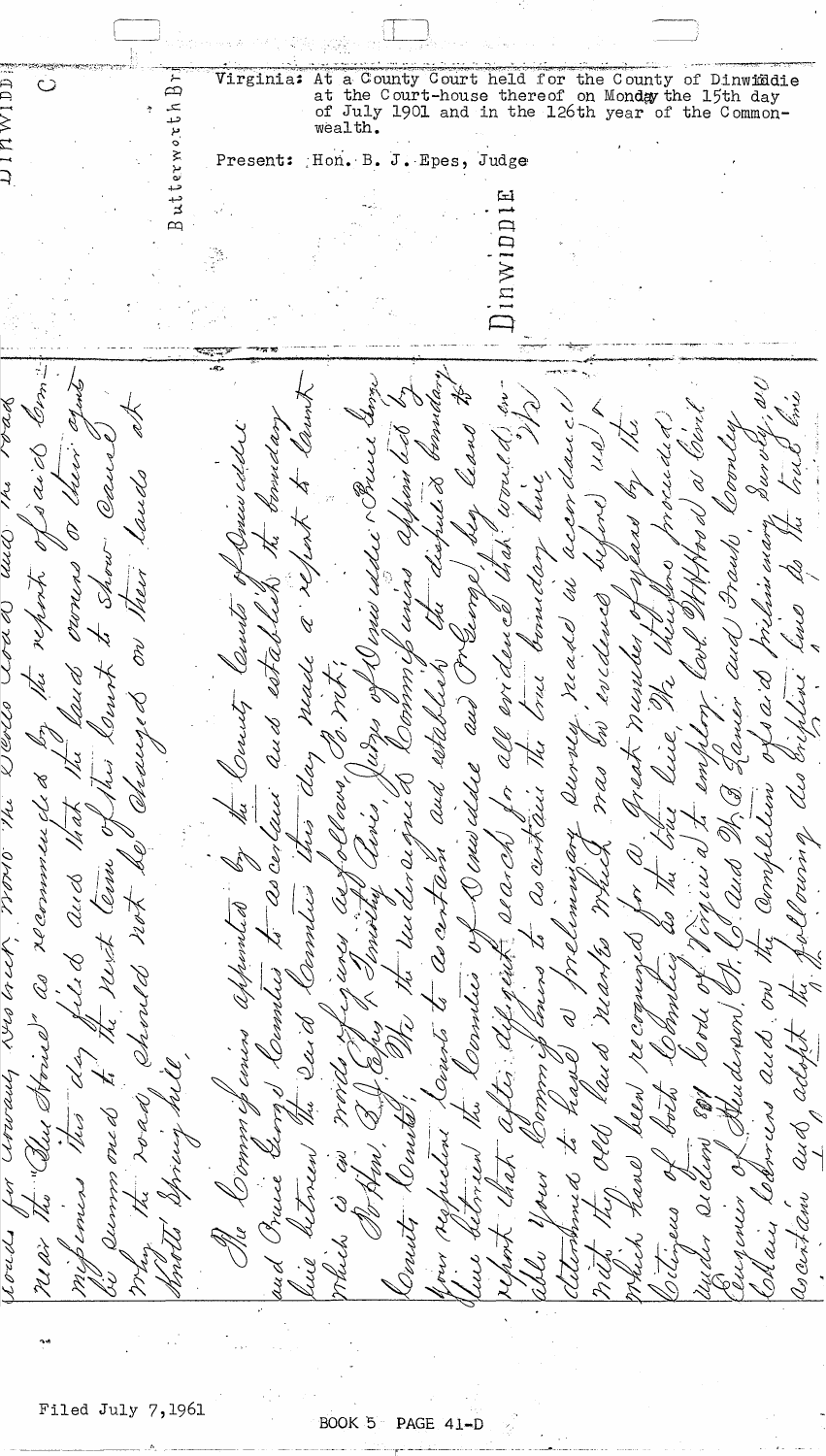Road Loropuly and then 3 31 degree th 20800 ft to a clima planting 13 Georginal at a dene places on Luitenant and reas new the Johnson fut from Carson station Sine plained on ration bails 40 fut from!"<br>F. P. E. n.t. interpretion and apain interpreto the Coast Gone G. B.<br>2075 fut from the Morth and of the G. A Fishp on Bound, Could, recentain and adopt the pullouring des briplene hue he the brist bis Corad oned there of god, 11100 ft to a stone planted at Walker Stemp, aid with entirelien is marked by a stone pleasted 2) first nort, of<br>D.P. On Currupos Chart and field moins file and the moth of these<br>report, In buy further to report the following casts when an stone I 2,41.<br>Castros of th Sharlendy Stoves \$1,00 . Your Commission in reporting the about S500 fut to a stone planted at Locust trie, 81/2 Past 2700 Stit a Stone. at Carson planted 885°6-) 5 ft from laton Pail of late nell & 11/2 194, 5000 ft to W stone planted at Bonner Pown crates

BOOK 5 - PAGE  $41 - E$ 

Filed July 7, 1961